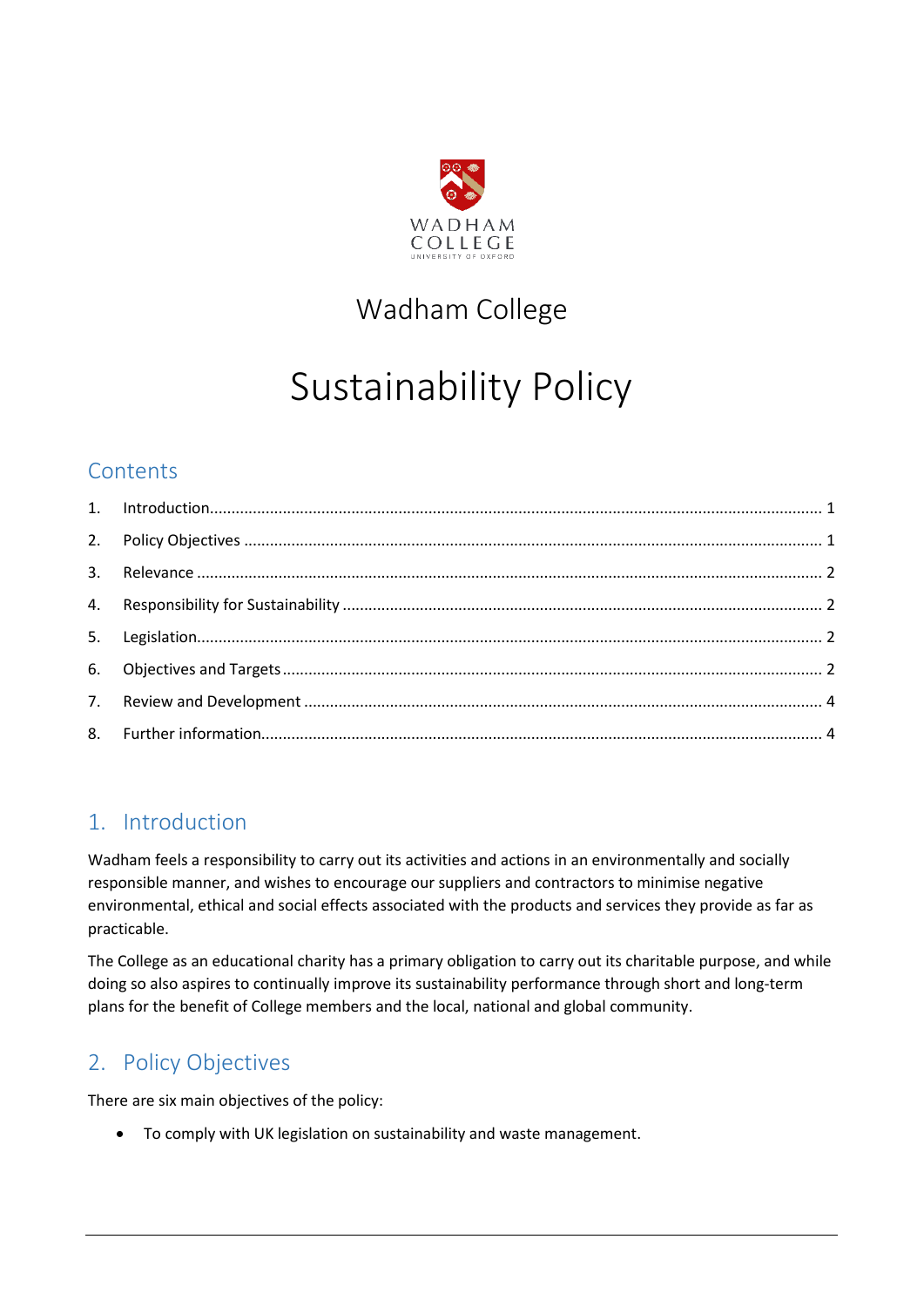- To foster a culture where all students, staff and Fellows consider sustainability as they carry out their activities and actions.
- To monitor and minimise the College's energy usage consistent with acceptable levels of heating and other needs, and seek to use cleaner sources wherever possible.
- To minimise the consumption of resources consistent with the maintenance of proper levels of business, and use recycled products wherever appropriate.
- To ensure the maximum possible amount of waste is recycled.
- To consider the long term cost, including the cost to the environment, when purchasing goods or services.

### <span id="page-1-0"></span>3. Relevance

This policy is relevant to all College members and visitors.

## <span id="page-1-1"></span>4. Responsibility for Sustainability

- Sustainability is the responsibility of the College as a whole.
- The Sustainability Working Group, reporting to Finance Committee, is responsible for overseeing this policy.
- The Domestic Bursar is responsible for chairing the Sustainability Working Group.
- Heads of Department are responsible for ensuring sustainability is embedded into their department's operations and decision-making.

## <span id="page-1-2"></span>5. Legislation

The College will comply with all UK legislation and other requirement affecting sustainability, and where practicable strive for best practice. Legislation includes the following areas:

- Environmental, including pollution, waste management and emissions
- Water
- Contaminated land
- Conservation of nature, wildlife and habitats
- Environmental Impact Assessments
- Health and Safety

## <span id="page-1-3"></span>6. Objectives and Targets

The College has identified the following key areas through which sustainability may be approached.

#### General Sustainability

- Publicising recycling, energy efficiency and resource management initiatives to students, staff and Fellows.
- Working with the University, other Colleges, the City Council and other organisations to identify best practice.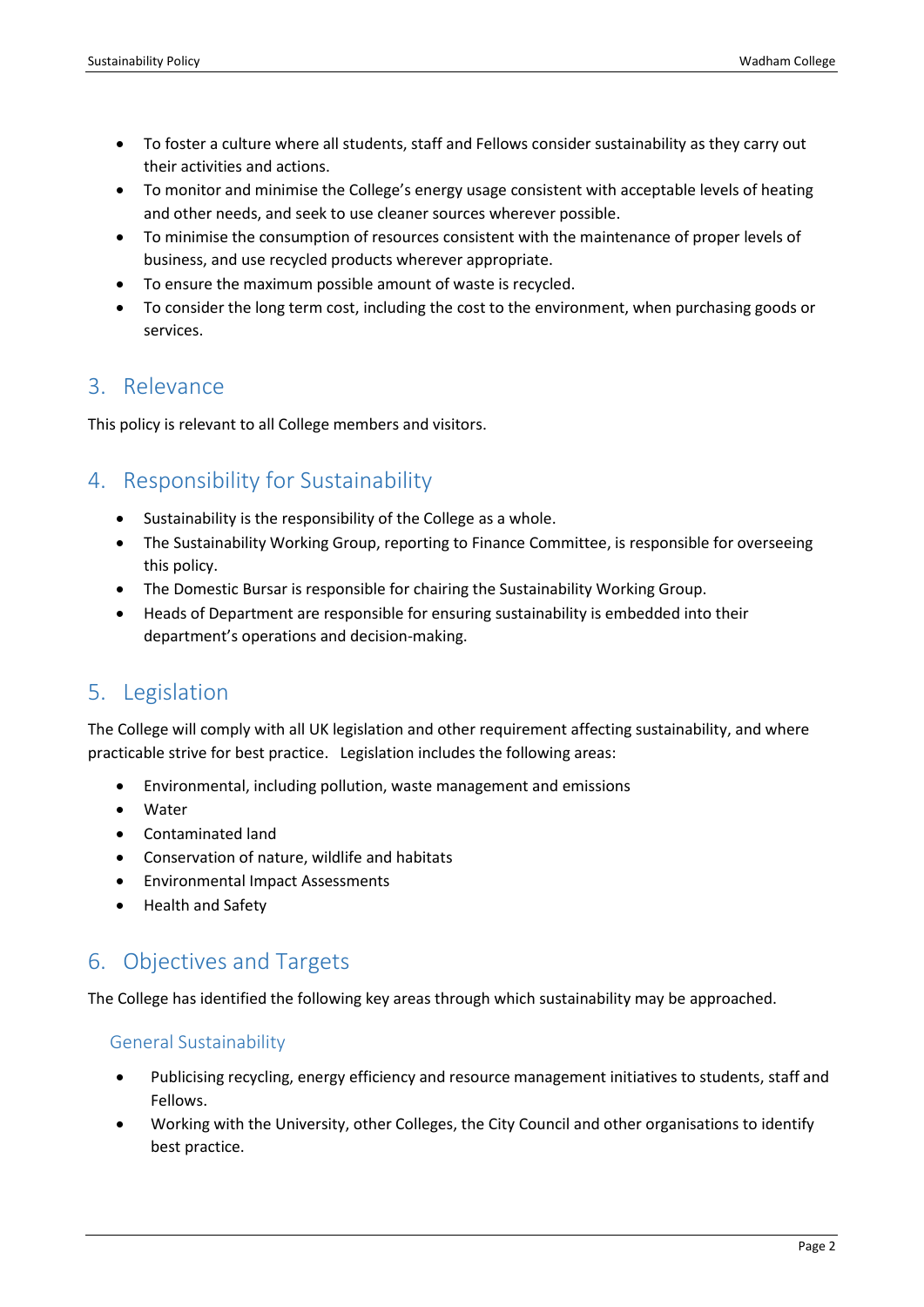#### Waste Management

- Identifying the types and quantities of waste produced within the College.
- Monitoring the quantities of recyclable and non-recyclable waste leaving the College.
- Setting targets for recyclable waste.
- Advising College members on how to prevent and reduce waste.

#### Energy and Carbon Management

- Monitoring energy usage.
- Reviewing energy efficiency of the College's buildings and make recommendations.
- Setting targets for improvements in energy usage.
- Considering energy efficiency when selecting products and services to purchase.
- Taking advantage of modern energy efficient technologies, including renewable sources, when designing and refurbishing buildings.

#### Water Management

- Monitoring water usage.
- Setting targets for improvements in water usage.
- Taking advantage of water efficient practices and technologies to reduce water consumption.
- Promoting water saving techniques.
- Minimising the use of toxic materials.

#### Food

- Providing and continue to increase sustainable and nutritional food offerings in the College.
- Engaging with students, staff and visitors, as well as suppliers, on the College's commitment to serving sustainable food.
- Ensuring that the College's menus reflect the seasons where possible and monitor the use of nonseasonal produce.
- Supporting environmentally friendly farming, food/drink production and transportation in the selection of products.
- Ensuring that meat and dairy is produced according to appropriate standards for animal welfare.
- Using demonstrably sustainable fish wherever possible.
- Ensuring sustainability is considered in the awarding of contracts to food suppliers.
- Maintaining Fairtrade Status and support local sustainable food projects.
- Donating leftover food to a local charity wherever possible.

#### Purchasing

- Increasing awareness of relevant sustainable and life-cycle considerations into purchasing goods through training.
- Carefully considering the use of chemical products and synthetic materials taking account of their environmental impact and biodegradability.